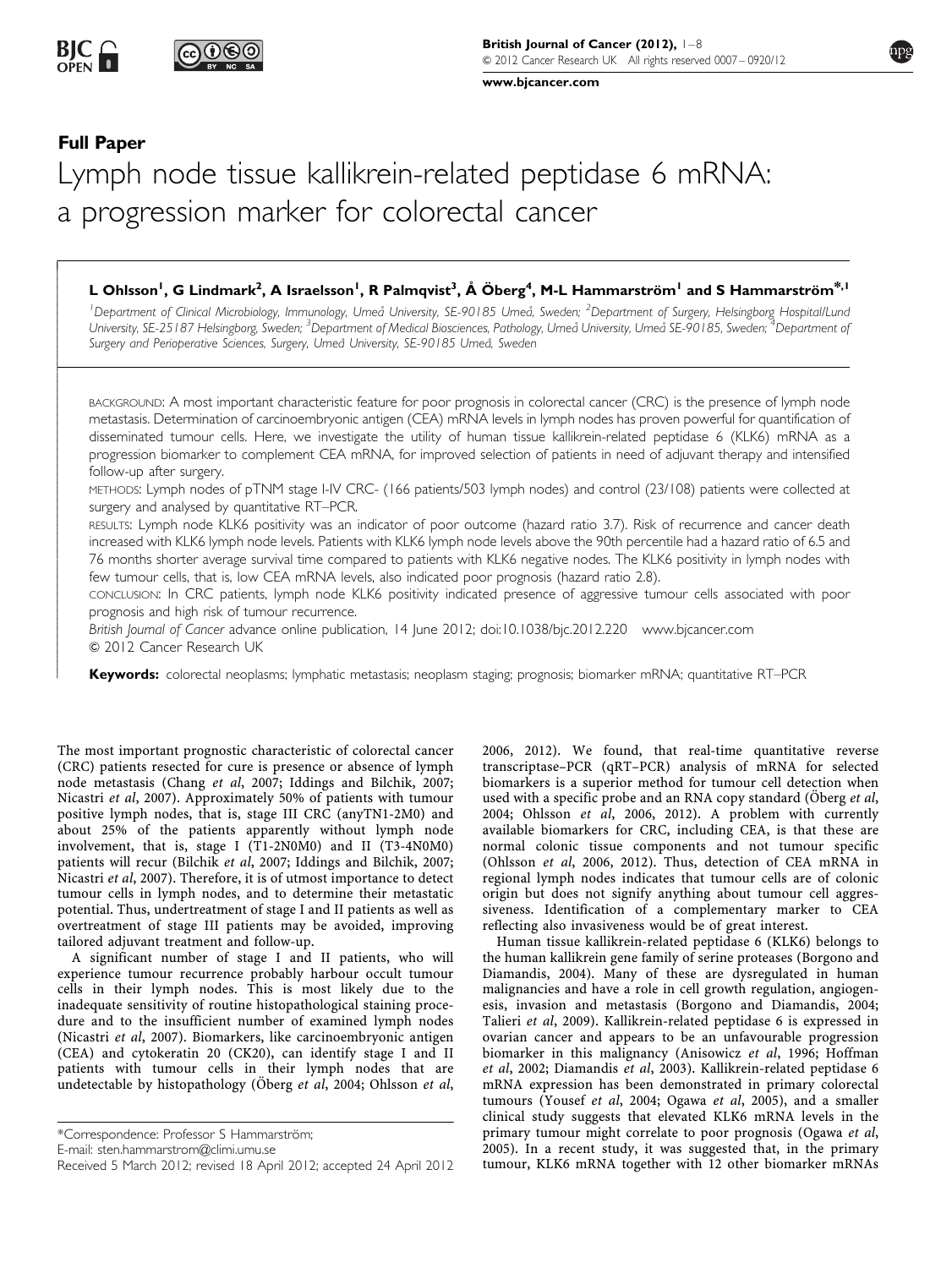

[form a classifier for poor prognosis of CRC patients in stage II but](#page-7-0) not in stage III (Ågesen et al[, 2012\). At the protein level, KLK6 was](#page-7-0) [detected in primary CRC tumours but there is a discrepancy](#page-7-0) [between the two studies; whether it is detectable also in normal](#page-7-0) [colon mucosa \(Kim](#page-7-0) et al, 2011; Petraki et al, 2012).

In this study, we have focused on analysis of KLK6 mRNA expression in the lymph nodes of patients with CRC aiming at improved staging and prediction of outcome.

#### MATERIALS AND METHODS

#### **Patients**

Surgery for CRC was carried out in 166 patients (81 men, 85 women, median age 72 (range 42–90) years). In all, 13 of the tumours were located in the rectum and 153 in colon. Seven of the rectal cancer patients received 25 Gy of preoperative radiotherapy. A locally radical tumour resection was carried out in all patients. The tumour differentiation grade was poor, moderate and high in 11, 145 and 10 tumours, respectively. Routine hematoxylin and eosin (H&E) staining was performed on 2351 lymph nodes, giving a median of 13 (range 1–51) nodes per patient. According to the TNM classification, 30 patients were in stage I (T1-2N0M0), 74 in stage II (T3-4N0M0), 46 in stage III (anyTN1-2M0) and 16 in stage IV (anyTanyNM1). A total of 34 patients (4 in stage II, 19 in stage III and 11 in stage IV) received adjuvant chemotherapy after surgery. Follow-up was performed on 1 January 2011. No patient was lost at follow-up. The median follow-up time was 75 (range 33–147) months. Controls included 18 men and 5 women (median age 25 years (range 10–61)) undergoing surgery for ulcerative colitis (UC;  $n = 18$ ), Crohn's colitis ( $n = 3$ ), rectal prolapse ( $n = 1$ ) and colon lipoma  $(n = 1)$ .

Informed consent was obtained from the patients and in one case his parents. The Research Ethics Committee of the Medical Faculty, Umeå University, Sweden, approved the study.

# Lymph nodes

Lymph nodes were retrieved from the resected specimens and bisected with separate, sterile knives. One half of each node was fixed in 10% buffered formalin for routine H&E staining. The other half was snap frozen in liquid nitrogen and stored at  $-70^{\circ}$ C until RNA extraction (Ohlsson et al[, 2009\). From CRC patients, 503](#page-7-0) [lymph nodes \(91, 253, 107 and 52 nodes from stage I, II, III and IV](#page-7-0) [patients, respectively\) were collected. A median of two \(range](#page-7-0) [1–15\) lymph nodes was obtained per patient. From control](#page-7-0) [patients, 108 lymph nodes \(82, 9, 13 and 4 nodes from UC,](#page-7-0) [Crohn's colitis, colon lipoma and rectal prolapse patients,](#page-7-0) [respectively\) were collected.](#page-7-0)

#### Primary and distant CRC tumour and normal colon tissue

In all, 113 samples from 85 primary tumours were analysed (22 samples were from 16 stage I patients, 44 samples from 35 stage II patients, 41 samples from 25 stage III patients and 8 samples from 8 stage IV patients). Primary tumour stage distribution (pT1–pT4) was 2, 14, 55 and 13. The tumour differentiation grade was poor, moderate and high in 11, 71 and 3 tumours, respectively. The tumour samples, approximately  $0.5 \times 0.5 \times 0.5$  cm in size, were collected immediately after resection, snap-frozen and stored at  $-70^{\circ}$ C until RNA extraction. Six normal colon samples retrieved from the proximal or distal resection margin and two distant liver metastases samples were also collected and treated accordingly.

# Epithelial cells from colon tissue

Colonic epithelial cells (ECs) were isolated from the normal colon mucosa at the resection margins as described ([Fahlgren](#page-7-0) et al, [2003\).](#page-7-0)

#### Cell lines and peripheral blood mononuclear cells (PBMCs)

Total RNA from the human cell lines LS174T, HT29, T84, HCT8 and Caco2 (all colon carcinomas), Jurkat and Molt-4 (T-cell lymphomas), B6 and KR4 (EBV-transformed B-cell lines), U266 (plasmacytoma cell line), U937 (monocyte-like cell line), K562 (erythroblastoid cell line), HL60 (granulocyte cell line) and FSU (fibroblast cell line) was analysed. Peripheral blood mononuclear cells were isolated from healthy adults by Ficoll-Isopaque gradient centrifugation, and RNA extracted directly and after polyclonal activation as described ([Ohlsson](#page-7-0) et al, 2012).

#### RNA preparation

Total RNA was extracted using the acid guanidine phenol chloroform method as described (Ohlsson et al[, 2012\). The RNA](#page-7-0) [concentration was measured in a NanoDrop ND-1000 Spectro](#page-7-0)[photometer \(NanoDrop Technologies, Wilmington, DE, USA\), and](#page-7-0) [the integrity of the RNA was analysed in a 2100 Bioanalyzer using](#page-7-0) [an RNA nano-assay \(Agilent Technologies, Santa Clara, CA, USA\).](#page-7-0)

#### Microarray gene-expression analysis

From each sample analysed, 400 ng of total RNA was converted to biotinylated doublestranded cRNA according to the Illumina Totalprep RNA Amplification Kit (Ambion, Austin, TX, USA). The labelled cRNA samples were then hybridised on Sentrix HumanRef-8\_V2 Expression Beadchips (Illumina, San Diego, CA, USA) incubated with streptavidin-Cy3 and scanned using the Illumina Beadstation GX (Illumina).

Results were analysed by using Illumina Beadstudio software (version 3.3) for direct hybridisation assays. Intensity data were normalised by Beadstudios cubic spline algorithm with subtracted background. Significant difference in expression was calculated using the Beadstudio software Error Model Illumina Custom with multiple testing corrections, using Benjamini and Hochberg false discovery rate (Reiner et al[, 2003\). Difference in gene expression](#page-7-0) [was calculated as fold change, dividing the signal in individual](#page-7-0) [CRC samples of interest over the average signal of controls.](#page-7-0)

#### Real-time qRT–PCR

Kallikrein-related peptidase 6 mRNA occurs in different splice forms (Pampalakis et al[, 2004\). Before deciding which transcript\(s\)](#page-7-0) [of KLK6 mRNA should be investigated in depth, we used three](#page-7-0) [commercially available TaqMan Gene Expression Assays](#page-7-0) [\(Hs01100840\\_ml, Hs01105353\\_gl and Hs00160519\\_ml; Applied](#page-7-0) [Biosystems, Foster City, CA, USA\) to determine the expression](#page-7-0) [levels of transcript A, transcript B and all transcripts, respectively,](#page-7-0) [in the test panel RNA samples described in Figure 1A. We found](#page-2-0) [that the assay detecting all known transcripts and the assay](#page-2-0) [detecting transcript B gave the same result with high mRNA](#page-2-0) [expression in primary CRC and CRC cell lines and no expression](#page-2-0) [in normal colon, immune cells or fibroblasts. The assay detecting](#page-2-0) [transcript A showed the same tissue specificity; however, the](#page-2-0) [expression levels were clearly lower \(data not shown\).](#page-2-0)

Consequently, a real time qRT–PCR assay with RNA copy standard detecting all known splice-forms of KLK6 mRNA was constructed by using the Taqman EZ technology (Applied Biosystems) as described (Fahlgren et al[, 2003; Ohlsson](#page-7-0) et al, [2012\). Primer and probe sequences were: forward primer 5](#page-7-0)'[-CT](#page-7-0) [TATCCATCCACTGTGGGTC-3](#page-7-0)'[, reverse primer 5](#page-7-0)<sup>7</sup>[-TGGATCAC](#page-7-0)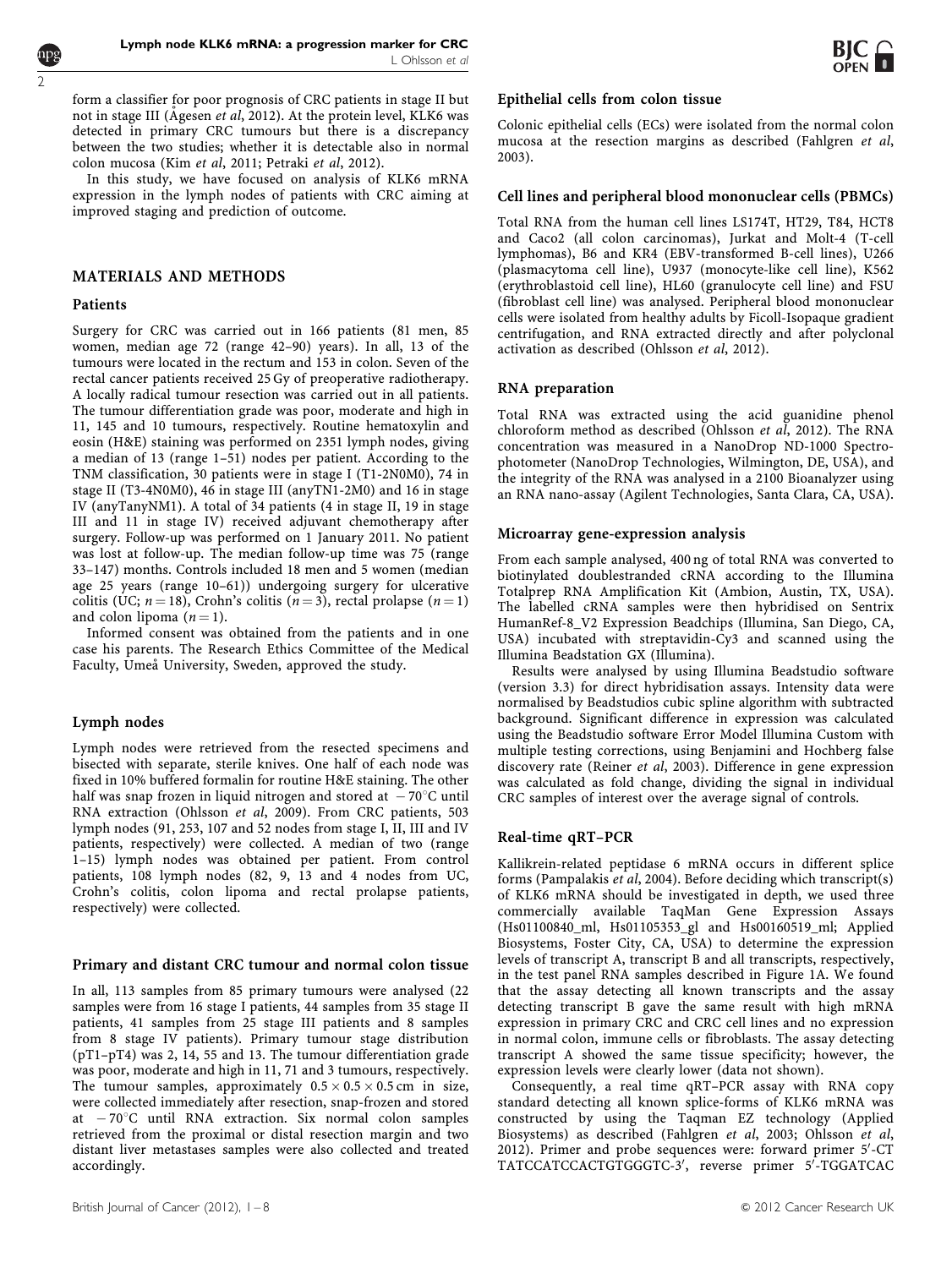<span id="page-2-0"></span>

Figure I (A) Median KLK6 mRNA level in 85 primary CRC tumours (median: 3.0 mRNA copies/18S rRNA unit; range: 0.01–137), 6 normal colon tissue samples (<0.00001 mRNA copies/18S rRNA unit), 6 normal colon EC samples (<0.00001 mRNA copies/18S rRNA unit) and mean of 3 determinations of the indicated cell lines and resting and activated human PBMC. KLK6 mRNA levels in LS174T, HT29, T84, HCT8 and Caco2 cells were 82, 275, 337, 23 and 0.4 mRNA copies/18S rRNA unit, respectively. KLK6 mRNA levels in PBMCs and all other cell lines: <0.00001 mRNA copies/18S rRNA unit. (B) KLK6 mRNA levels at four different sites within individual primary tumours. Ten tumours were analysed, two from stage I patients (PI–P2), three from stage II patients (P3–P5) and five from stage III patients (P6–P10).

[AGCCCGGA-3](#page-7-0)' [and probe 5](#page-7-0)'[-CACTGCAAAAAACCGAATCTTC](#page-7-0) [AGGTC-3](#page-7-0)'[. The reporter dye was FAM and the quencher dye](#page-7-0) TAMRA. The RT–PCR profile was:  $49^{\circ}$ C for 2 min,  $59^{\circ}$ C for 30 min, 94 °[C for 5 min followed by 45 cycles of 93](#page-7-0) °C for 20 s and 61 °[C for 1 min. Emission from the released reporter dye was](#page-7-0) [measured by the ABI Prism 7700 Sequence Detection System](#page-7-0) [\(Applied Biosystems\). Serial dilutions of the RNA copy standard at](#page-7-0) [concentrations](#page-7-0) [from](#page-7-0)  $10^3$  $10^3$  [to](#page-7-0)  $10^8$  copies per  $\mu$ [l were included in each](#page-7-0) [analysis. Concentrations in unknown samples were determined](#page-7-0) [from the standard curve and expressed as copies of mRNA per](#page-7-0)  $\mu$ l. [All qRT–PCR analyses were carried out in triplicates. The](#page-7-0) [reproducibility of the KLK6 assay was determined as described](#page-7-0) (Ohlsson et al[, 2012\). The coefficient of variation \(CV\) based on](#page-7-0) [PCR ct-values was 1.0%. The mean CV for estimation of mRNA](#page-7-0) [content](#page-7-0) [covering](#page-7-0)  $10^3 - 10^8$  $10^3 - 10^8$  [RNA copies per reaction was 26.7%.](#page-7-0)

The concentration of 18S rRNA was determined in each sample by real-time qRT–PCR for normalisation of mRNA levels as described (Bas et al, 2004; Ohlsson et al[, 2012\). Results are](#page-7-0) [expressed as mRNA copies per unit of 18S rRNA.](#page-7-0)

#### Statistical analysis

Correlation between biomarker mRNA levels was analysed using the non-parametric Spearman correlation coefficient. Differences in biomarker mRNA levels between two patient groups were analysed by two-tailed Mann–Whitney U test. Descriptive values of mRNA levels are given as median and range or interquartile range (IQR) from the 25th to 75th percentile.

Differences in disease-free survival and risk for recurrent disease after surgery between patient groups were calculated according to Kaplan–Meier survival model in combination with the log-rank test and univariate Cox regression analysis. Patients

who died from causes other than CRC were considered as disease free. Descriptive values of risk and survival time are given as mean and 95% confidence interval (CI).

Correlations between mRNA levels, differences in mRNA levels, differences in survival time and hazard ratios with a  $P$ -value  $< 0.05$ were considered to be statistically significant. The software utilised was SPSS version 18 (IBM Corporation, Armonk, NY, USA).

#### RESULTS

To identify potential progression markers for CRC, we performed microarray analysis of gene-expression using seven different CRC RNA samples  $(H \& E(+)$  lymph nodes of four stage III patients and the primary tumour from three of these) and seven control RNA samples (lymph nodes from two UC patients, one Crohns' colitis patient, one colon lipoma patient and three normal colon EC samples). Colorectal cancer samples were analysed individually relative to all control samples as one group. The microarray data were filtered by setting the inclusion criteria to a fold change of  $\geq 5$ , a statistical significance of *P*<0.05, and an intensity of  $\geq 15$ . Kallikrein-related peptidase 6 and 17 other genes fulfilled these criteria in all seven CRC samples (Supplementary Table 1).

The microarray data was verified by analysing a panel of RNA samples including primary CRC tumours, normal colon, CRC cell lines, PBMCs, immune cell lines and a fibroblast cell line for KLK6 mRNA levels using a qRT–PCR assay that is specific and detects all known splice-forms of KLK6 mRNA. Kallikrein-related peptidase 6 mRNA was expressed at relatively high levels in primary CRC tumours with a median value of 3.0 mRNA copies/18S rRNA unit (IQR: 0.9–8.6). Interestingly, KLK6 was not expressed in normal colon or in any type of immune cell or in fibroblasts  $\approx 0.00001$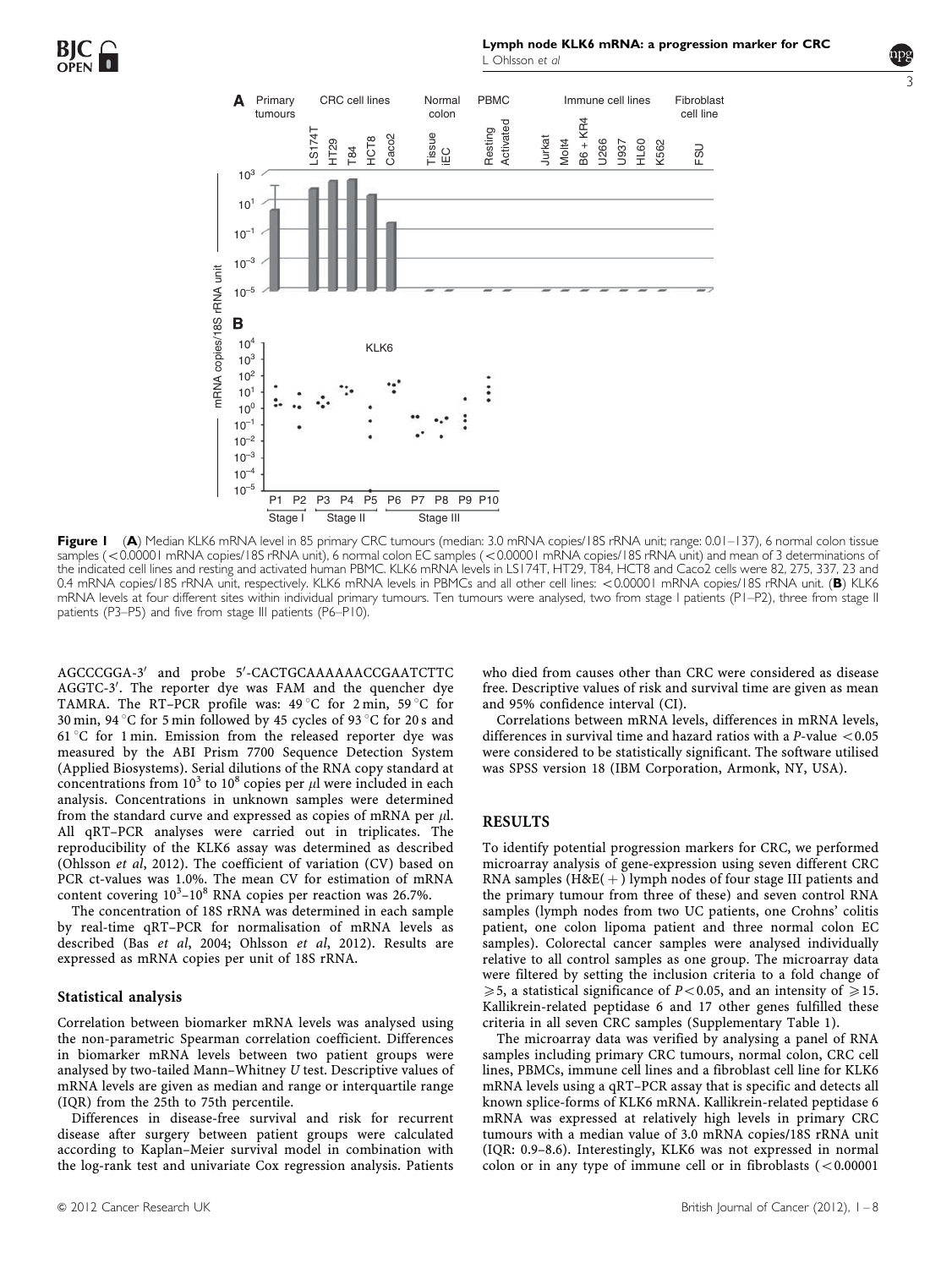mRNA copies/18S rRNA unit; [Figure 1A\). Of note, KLK6 mRNA](#page-2-0) [was not expressed in activated PBMCs, in sharp contrast to the](#page-2-0) [biomarker matrix metalloproteinase 7/matrilysin that was](#page-2-0) [expressed at high levels in lymph nodes and activated PBMCs as](#page-2-0) [compared with the resting PBMCs \(Ohlsson](#page-7-0) et al, 2006). Analysis [of samples obtained from different sites within the same tumour](#page-7-0) [revealed that expression of KLK6 showed large intra-tumour](#page-7-0) [heterogeneity. Kallikrein-related peptidase 6 levels could vary](#page-7-0) [more than 100-fold between different sites in the same tumour](#page-7-0) [\(Figure 1B\), while this was not the case for CEA levels in the same](#page-2-0) samples (Ohlsson et al[, 2012\). There was no correlation between](#page-7-0) [KLK6 mRNA levels and pT-stages \(data not shown\).](#page-7-0)

<span id="page-3-0"></span>4

Kallikrein-related peptidase 6 mRNA was highly expressed in 2/2 liver metastases (2.3 and 1.7 mRNA copies/18S rRNA unit), but was not detected in normal liver.

#### Lymph node KLK6 mRNA level increases with TNM stage

In the following, each patient is represented by the node with the highest biomarker level. Figure 2A shows the KLK6 mRNA levels in the lymph nodes of 166 CRC patients and 23 controls with benign disease. Kallikrein-related peptidase 6 mRNA was not detected in lymph nodes of controls  $(<0.00001$  mRNA copies/18S rRNA unit) but in 20% of lymph nodes of stage I patients (6/30), 11% of stage II patients (8/74), 54% of stage III patients (25/46) and 75% of stage IV patients (12/16). Kallikrein-related peptidase  $6(+)$  lymph nodes had  $\geq 0.0095$  mRNA copies/18S rRNA unit. The KLK6 levels in nodes of the few stage I and II patients who had a KLK6( $+$ ) lymph node were low (median 0.062 copies/18S rRNA unit) and clearly lower than most  $KLK6(+)$  nodes of stage III and IV patients (median 2.06 copies/18S rRNA unit;  $P < 0.0001$ ).

#### Risk of recurrence increases with increasing lymph node KLK6 mRNA levels

A total of 51 patients had died from CRC or were living with recurrent disease at follow-up (median 75 months, range 33–147), whereas 115 patients were apparently cured or had died of causes unrelated to CRC. Using Cox regression analysis, the risk of recurrence (hazard risk ratio) for the  $\text{KLK6}(+)$  and  $\text{KLK6}(-)$ populations was calculated. There was a 3.7-fold (95% CI: 2.1–6.4) greater risk of recurrence of disease for  $KLK6(+)$  compared with KLK6( - ) patients ([Table 1\).](#page-4-0)

To evaluate whether the actual KLK6 mRNA level in lymph nodes is of importance for the risk of recurrence, we divided the patients into 10 groups of equal numbers according to the KLK6 mRNA levels. Up to the 70th percentile, patients had no detectable KLK6 mRNA. Using the cutoff values at the 70th, 80th and 90th percentiles hazard risk ratios were calculated [\(Table 1\). Compared](#page-4-0) [with KLK6\(](#page-4-0) - [\) patients, KLK6\(low\) were not significantly](#page-4-0) [different. Kallikrein-related peptidase 6\(int\) patients showed a](#page-4-0) [3.7-fold \(95% CI: 1.7–8.0\) increased risk compared with KLK6\(](#page-4-0)  $-$  [\)](#page-4-0) [patients and KLK6\(high\) an 6.5-fold \(95% CI: 3.2–13.3\) increased](#page-4-0) [risk, both found to be statistically highly significant \(Table 1\).](#page-4-0)

#### Survival time after surgery decreases with increasing lymph node KLK6 mRNA levels

The cumulative survival of lymph node  $KLK6(+)$  and lymph node KLK6( - ) patients estimated by Kaplan–Meier analyses is shown in Figure 3A and Table 1. The mean survival time for  $\text{KLK6}\text{(}-\text{)}$  $\text{KLK6}\text{(}-\text{)}$  $\text{KLK6}\text{(}-\text{)}$ patients was 117 months and 54 months for  $KLK6(+)$  patients, [giving a highly significant difference in survival of 63 months.](#page-4-0) [Kallikrein-related peptidase 6\(low\), KLK6\(int\) and KLK6\(high\)](#page-4-0) [patients showed 49, 63 and 76 months shorter mean survival times](#page-4-0) [than KLK6\(](#page-4-0) - [\) patients, respectively \(Figure 3B and Table 1\).](#page-4-0) [Thus, short survival time correlates with high KLK6 mRNA levels](#page-4-0) [in resected lymph nodes.](#page-4-0)





Figure 2 KLK6 mRNA levels in lymph nodes of stage I to IV CRC patients and control patients (Ctr). Each of the 166 CRC patients and 23 control patients is represented by the lymph node with the highest KLK6 level. (A) All patients, (B) patients with at least one  $H \& E(+)$  lymph node available for mRNA analysis  $(C)$  patients with only  $H \& E(-)$  lymph nodes available for mRNA analysis. Filled circles represent patients who have died in CRC or are living with recurrent disease. Open circles represent living, disease-free patients and patients who have died from other causes than CRC. For clarity dots indicating  $KLK6(-)$  patients who have died from CRC are positioned slightly above those who are alive in (B) and (C).

This result was underscored when prognosis was analysed by plotting the proportion of patients who had died from CRC or were living with recurrent disease against years after surgery ([Figure 3C\). Colorectal cancer patients with high lymph node](#page-4-0)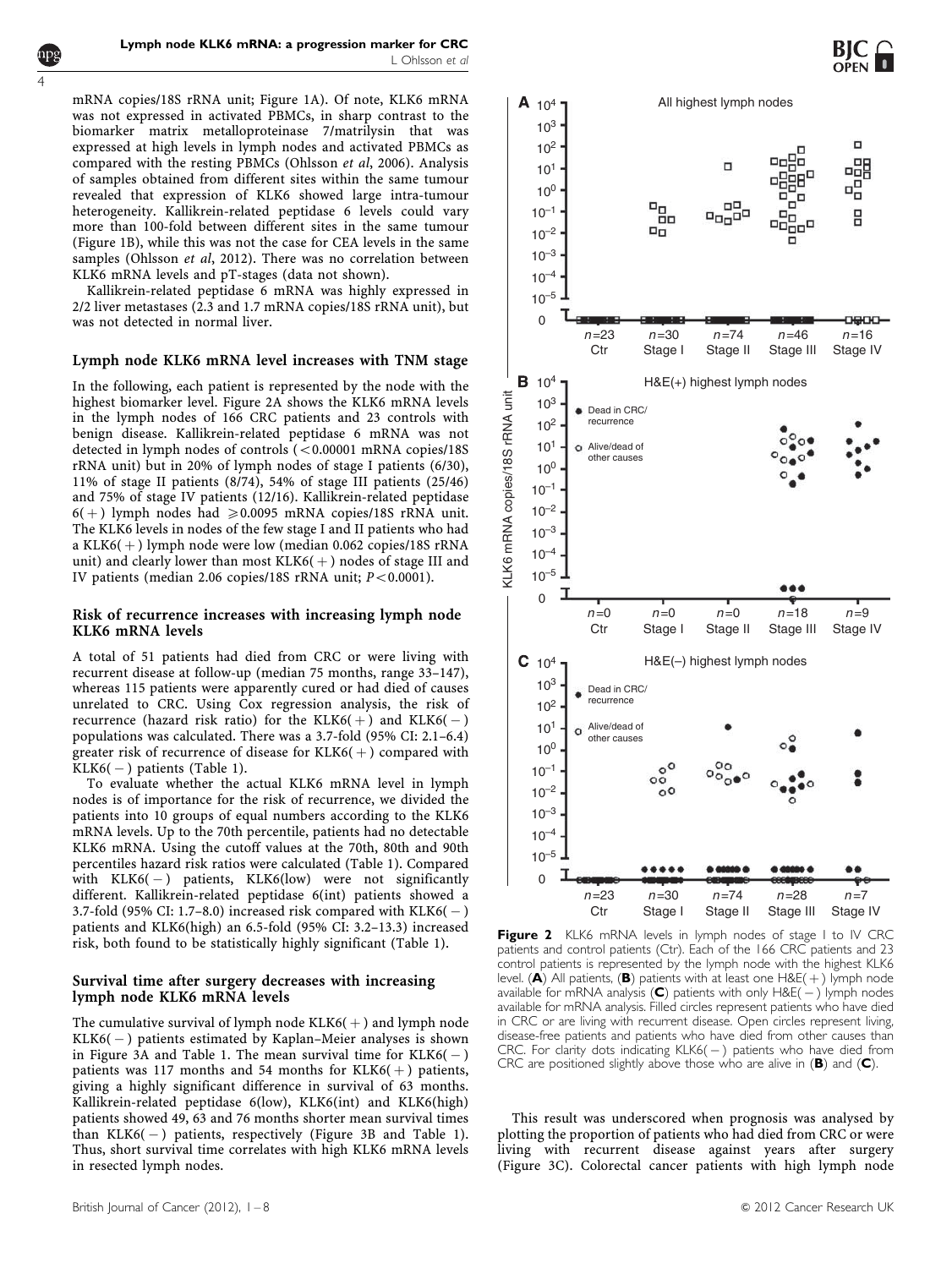

<span id="page-4-0"></span>**Table I** Comparative analysis of average survival time after surgery and risk for recurrence of disease of CRC patients with KLK6(+) or KLK6( – ) lymph nodes

| <b>Patient group</b>                                                    | Category                                          | <b>KLK6 mRNA levels</b><br>(copies/18S rRNA unit)        |                                                  | Survival time after<br>surgery (months) |                                      |                                  | <b>Risk for recurrence</b><br>of CRC                              |                                |
|-------------------------------------------------------------------------|---------------------------------------------------|----------------------------------------------------------|--------------------------------------------------|-----------------------------------------|--------------------------------------|----------------------------------|-------------------------------------------------------------------|--------------------------------|
|                                                                         |                                                   | Level                                                    | Percentile of<br>patient population              | Average                                 | <b>Difference</b><br>vs marker $(-)$ | P-value                          | <b>Hazard</b> ratio<br>(95% CI)                                   | P-value                        |
| All CRC patients ( $n = 166$ )                                          | $KLK6(-)$<br>$KLK6(+)$                            | < 0.0001<br>> 0.0001                                     | $0 - 69$<br>$70 - 100$                           | $117^a$<br>54                           | 63                                   | < 0.0001                         | 3.66 $(2.10-6.38)^{b}$                                            | < 0.0001                       |
|                                                                         | $KLK6(-)$<br>KLK6(low)<br>KLK6(int)<br>KLK6(high) | < 0.0001<br>$0.0095 - 0.083$<br>$0.083 - 3.63$<br>> 3.63 | $0 - 69$<br>$70 - 79$<br>$80 - 89$<br>$90 - 100$ | 117<br>67<br>53<br>40                   | 49<br>63<br>76                       | < 0.0001<br>< 0.0001<br>< 0.0001 | $1.99(0.85 - 4.65)$<br>$3.70$ (1.70-8.04)<br>$6.52(3.20 - 13.28)$ | <b>NS</b><br>0.001<br>< 0.0001 |
|                                                                         | $H8E(-)$<br>$H8E(+)$                              | <b>NA</b><br><b>NA</b>                                   |                                                  | $\vert \ \vert$<br>44                   | 67                                   | < 0.0001                         | $5.11(2.91 - 8.97)$                                               | < 0.0001                       |
| CRC patients with intermediate<br>CEA mRNA levels <sup>c</sup> $(n=73)$ | $KLK6(-)$                                         | < 0.0001                                                 | <b>NA</b>                                        | 2                                       |                                      |                                  |                                                                   |                                |
|                                                                         | $KLK6(+)$                                         | > 0.0001                                                 | <b>NA</b>                                        | 68                                      | 53                                   | 0.04                             | $2.78$ (1.01-7.69)                                                | 0.05                           |
|                                                                         | $H8E(-)$<br>$H&E(+)$                              | <b>NA</b><br><b>NA</b>                                   |                                                  | 116<br>66                               | 50                                   | NS                               | $2.36(0.53 - 10.54)$                                              | <b>NS</b>                      |

Abbreviations: CI = confidence interval; NA = not applicable; NS = not significant (P-value > 0.05). <sup>a</sup>Mean survival time after surgery as calculated by cumulative survival analysis according to Kaplan–Meier. <sup>b</sup>Risk ratio with 95% confidence interval (CI) as calculated according to univariate Cox regression analysis. 'Lymph node CEA mRNA levels between 0.013 and 3.67 mRNA copies/18 S rRNA unit, that is, above the level in lymph nodes of controls and below the clinical cutoff for CEA mRNA ([Ohlsson](#page-7-0) et al, 2012[\).](#page-7-0)



Figure 3 Cumulative survival curves according to Kaplan-Meier for CRC patients with  $(A)$  KLK6(+) lymph nodes,  $(B)$  KLK6(high), KLK6(int), and KLK6(low) lymph nodes, and (**A, B**) KLK6( – ) lymph nodes. The difference in average survival time between the KLK6(+), KLK6(high), KLK6(int) and KLK6(low) versus KLK6( — ) patients is given as a delta value in months for each patient group. (C) Proportion of CRC patients with recurrent disease in marker positive (marker  $(+)$ ) and marker negative (marker(  $-)$ ) groups as a function of time after surgery. ( $\bullet$ ) Patients with a KLK6 mRNA level above the 70th percentile, that is, 0.0095 mRNA copies/18S rRNA unit; ( $\blacksquare$ ) Patients with a KLK6 mRNA level above the 80th percentile, that is, 0.00083 mRNA copies/18S rRNA unit; (A) Patients with a KLK6 mRNA level above the 90th percentile, that is, 3.63 mRNA copies/18S rRNA unit; (O and dotted line) Patients with a CEA mRNA level above the clinical cutoff at the 80th percentile, that is, 3.67 mRNA copies/18S rRNA unit.  $n =$  numbers of patients in the respective group.

KLK6 mRNA levels died earlier than patients with intermediate and in particular with low KLK6 mRNA levels. The differences were most pronounced within the first 2 years. At this time, there was no difference in the proportion of patients who had died from recurrent disease in the respective marker negative patient group.

### Kallikrein-related peptidase 6 mRNA identifies stage I and II patients with lymph node occult disease

Stage I and II patients are by definition  $H\&E(-)$ , thus presumed to have no tumour cells in their lymph nodes. In all, 14 of 104 stage I and II patients were  $KLK6(+)$ . Interestingly, two of the  $KLK6(+)$  patients had died from recurrent CRC at follow-up (Figure 2C). In addition, 2 of the  $H\&E(-)$  KLK6(+[\) patients had](#page-3-0) [died from unrelated diseases, whereas 10 were alive without](#page-3-0) [apparent recurrence. Thus, KLK6 mRNA analysis detects positive](#page-3-0) [cells in 13% of the patients who were negative in H&E staining and](#page-3-0) [some of these succumbed from CRC.](#page-3-0)

Altogether, 14 stage I and II patients had died from CRC or were living with tumour recurrence ([Figure 2C\). All but two were](#page-3-0)  $H&E(-)$  $H&E(-)$  KLK6(-[\) and therefore missed by both types of lymph](#page-3-0) [node analysis. Possibly, they were missed because tumour cells](#page-3-0) [spread by the hematogenous route or because too few lymph nodes](#page-3-0) [were analysed.](#page-3-0)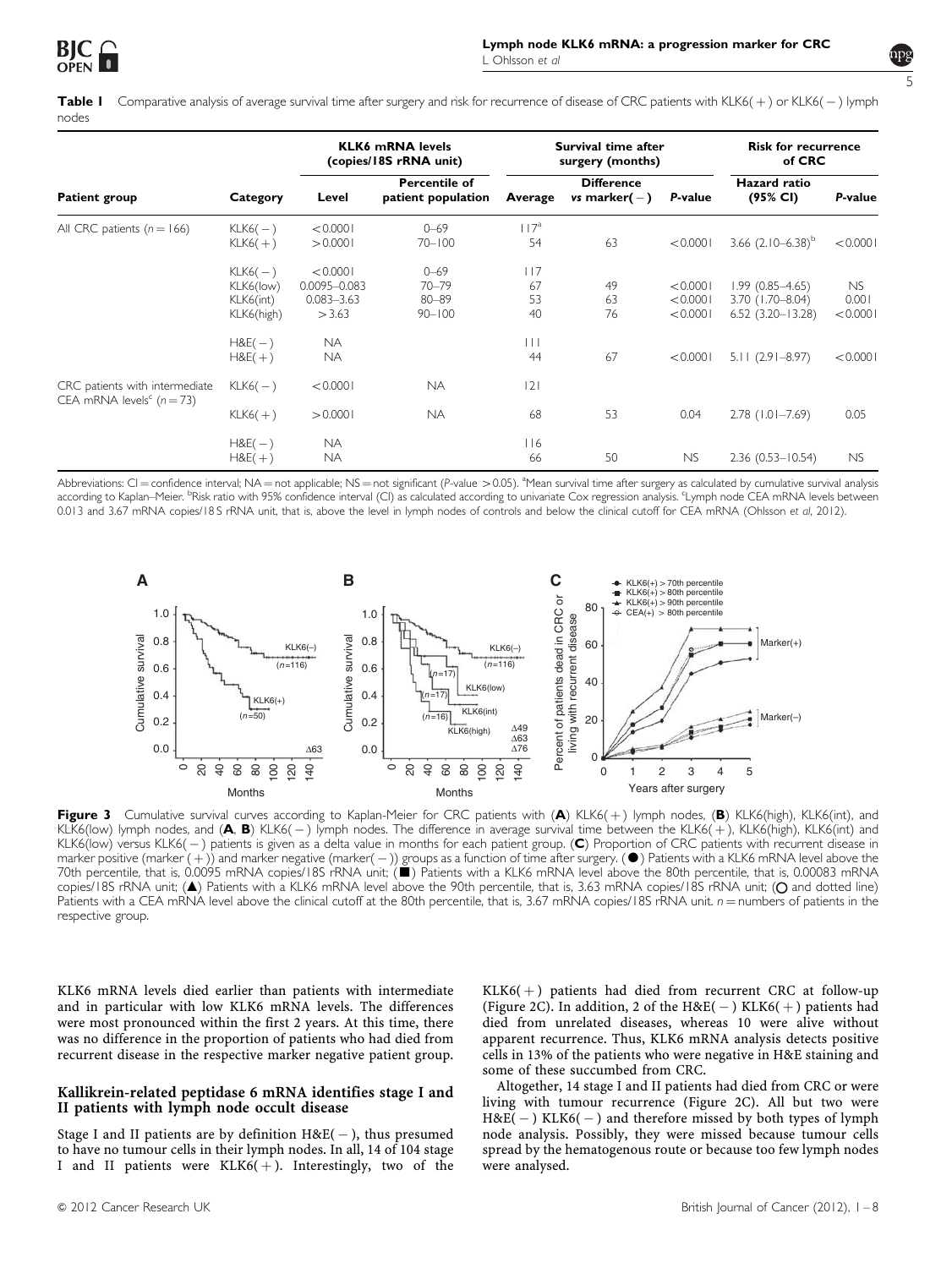

<span id="page-5-0"></span>6



Figure 4 Correlation between KLK6 and CEA mRNA levels in the highest lymph node of stage I (A), stage II (B), stage III (C) and stage IV (D) CRC patients. Dotted lines represent the clinical cutoff for CEA, that is, 3.67 mRNA copies/18S rRNA unit, and solid lines represent the highest CEA mRNA level in lymph nodes of controls, that is, 0.013 mRNA copies/18S rRNA unit. Filled circles represent patients who have died in CRC or are living with recurrent disease. Open circles represent living, disease-free patients and patients who have died from other causes than CRC. (E) Cumulative survival curves according to Kaplan–Meier for KLK6(+) and KLK6( – ) CRC patients with CEA mRNA levels between the highest control level and the clinical cutoff level (CEA(int)). The difference in average survival time between the KLK6(+) and KLK6(-) patients is given as a delta value in months.  $n =$  numbers of patients in the respective group.

# Kallikrein-related peptidase 6 and CEA mRNA analyses detect tumour cells in  $H\&E(-)$  lymph nodes

A total of 503 lymph nodes were analysed for KLK6 mRNA, CEA mRNA and H&E. Almost all  $H\&E(+)$  nodes were KLK6( $+)$  and  $CEA( + )$ , that is, 88% with detected KLK6 mRNA and 94% with a CEA mRNA level above control nodes. Notably, 11% (53/471) and 35% (164/471) of the  $H\&E(-)$  nodes were KLK6(+) and  $CEA(+)$ , respectively. Most interestingly, among the  $H\&E(-)$ nodes, all  $KLK6(+)$  nodes had a significant CEA value (correlation coefficient  $r = 0.75$ ,  $P < 0.0001$ ). No lymph node was KLK6(+)  $CEA(-)$ . Twenty-four percent of the  $H\&E(-)$  nodes were

 $KLK6(-)$  CEA(-). Thus, routine H&E staining misses a number of nodes with tumour cells, of which a third also expresses KLK6.

# Kallikrein-related peptidase 6 mRNA analysis identifies patients as node positive even in  $H\&E(-)$  lymph nodes

A difficulty in comparing the prognostic value of KLK6 mRNA analysis and H&E staining is that a much larger number of lymph nodes have been analysed by H&E staining than by KLK6 mRNA. Therefore, the patients were divided into two groups: the first group comprised patients from whom we had the opportunity to analyse KLK6 mRNA levels in  $H\&E(+)$  nodes and the second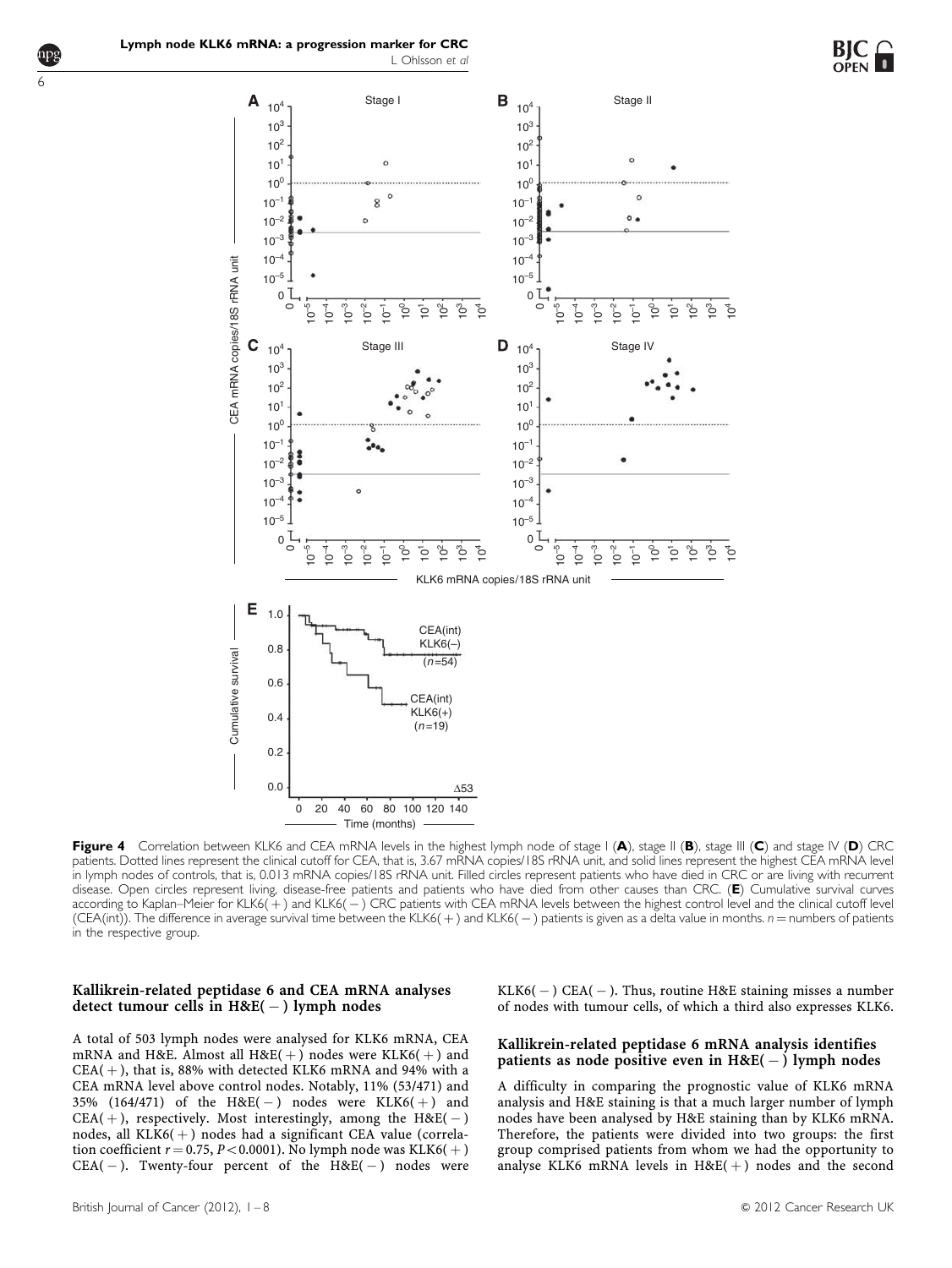group comprised patients from whom only  $\rm{H\&E(-)}$  nodes were available for mRNA analysis ([Figure 2B and C\). In the first group,](#page-3-0) [KLK6 mRNA identified 16 of the 19 patients who had died from](#page-3-0) [CRC or were living with recurrent disease \(Figure 2B\). In the](#page-3-0) [second group, 18 stage III and IV patients had died from CRC. Of](#page-3-0) [these, nine patients were KLK6\(](#page-3-0) $+$ [\) \(Figure 2C\). Thus, 50% of](#page-3-0) [H&E\(](#page-3-0) - [\) nodes from stage III and IV patients that succumbed](#page-3-0) [from CRC were identified by KLK6 mRNA. On the other hand, 4 of](#page-3-0) [the 27 \(14%\) H&E\(](#page-3-0) $+$ [\) nodes from stage III and IV patients were](#page-3-0) [KLK6\(](#page-3-0) - [\) and 3 of them had died from CRC \(Figure 2B\).](#page-3-0)

### Complementary KLK6 mRNA analysis identifies aggressive tumour cells in lymph nodes with few occult tumour cells

Previous comparative studies demonstrated that CEA mRNA performs better for the detection of disseminated tumour cells in the lymph nodes of patients with CRC than 10 other investigated biomarker mRNAs (Ohlsson et al[, 2006, 2012\). Analysing CEA](#page-7-0) [mRNA, there is a group of patients with intermediate levels](#page-7-0) [\(CEA\(int\)\), that is, higher than controls but below the clinical cutoff](#page-7-0) [established by Cox regression analysis \(Ohlsson](#page-7-0) et al, 2012). We [explored whether KLK6 would be useful as a complementary](#page-7-0) [biomarker in detecting aggressive tumour cells in CEA\(int\) patients.](#page-7-0)

Figures 4A-D show the results of KLK6 - [and CEA mRNA](#page-5-0) [analyses of lymph nodes from CRC patients of all tumour stages. In](#page-5-0) [the CEA\(int\) group of patients, one stage II \(Figure 4B\), five stage](#page-5-0) [III \(Figure 4C\) and two stage IV \(Figure 4D\) patients had died](#page-5-0) [from CRC had KLK6\(](#page-5-0) $+$ [\) nodes. Thus, KLK6\(](#page-5-0) $+$ [\) identifies a](#page-5-0) [subgroup of patients, who on the basis of CEA only, would not](#page-5-0) [have been classified as patients at risk for tumour recurrence. On](#page-5-0) the other hand, there were eight additional  $CEA(int)$  $CEA(int)$   $KLK6(-)$ [patients who had died from CRC who would have been undetected](#page-5-0) [by both biomarkers.](#page-5-0)

Carcinoembryonic antigen(int) patients were divided into  $KLK6(+)$  and  $KLK6(-)$  groups and analysed for the risk of recurrence and cumulative survival. Kallikrein-related peptidase  $6( + )$  was an indicator for poor prognosis with a hazard ratio of 2.8 and on average 53 months shorter survival [\(Table 1 and](#page-4-0) [Figure 4E\). Thus, KLK6 positivity even in lymph nodes with few](#page-5-0) [tumour cells is a sign of tumour aggressiveness.](#page-5-0)

# DISCUSSION

The aim of this study was to identify a tumour progression marker for CRC that could be used alone or complementary to CEA mRNA analysis identifying high-risk patients with poor prognosis and in need of adjuvant chemotherapy, but also identifying patients with good prognosis that should be spared from additional therapy.

In this study, we identified KLK6 mRNA as a most promising progression biomarker for CRC. Kallikrein-related peptidase 6 mRNA was expressed in all analysed primary tumours, but was not expressed in normal colon. This finding is of great interest as all other CRC biomarkers studied so far have shown high expression levels in normal adult colon (Ohlsson et al[, 2006, 2012\). Thus,](#page-7-0) [KLK6 mRNA expression in colon appears to be a sign of malignant](#page-7-0) [transformation. Our findings are in line with previous studies on](#page-7-0) [KLK6 mRNA and protein in primary CRC tumour and normal](#page-7-0) [colon, although low levels of KLK6 mRNA and protein was](#page-7-0) [reported in a few samples of normal colon tissue \(Ogawa](#page-7-0) et al, 2005; Kim et al[, 2011\). One recent study reports KLK6 protein in](#page-7-0) [normal colon but at the same time these authors report poor](#page-7-0) [prognosis for CRC patients with intense KLK6 staining of primary](#page-7-0) tumours (Petraki et al[, 2012\). We believe that the minor](#page-7-0) [discrepancy at the mRNA level and the discrepancies at the](#page-7-0) [protein level relate to the specificities of the mRNA assays and](#page-7-0) [antibody reagents, respectively.](#page-7-0)

To determine whether KLK6 is a useful prognostic marker for survival, we focused on studies of the mesenteric lymph nodes



because the mere presence of tumour cells, particularly in several lymph nodes, is in itself a sign of poor prognosis. That lymph node analysis is to be preferred rather than analysis of primary tumour is supported by a recent study, which suggests that KLK6 mRNA analysis of primary tumour is useful only in stage II patients (Ågesen et al[, 2012\). Kallikrein-related peptidase 6 mRNA analysis](#page-7-0) [was also compared with CEA mRNA analysis and H](#page-7-0)&[E staining of](#page-7-0) [the same lymph nodes. The following tentative conclusions could](#page-7-0) [be drawn: \(1\) KLK6\(](#page-7-0) $+$ [\) lymph nodes were always CEA\(](#page-7-0) $+$ [\). Thus,](#page-7-0) [KLK6 mRNA only occurred in lymph nodes with cells derived](#page-7-0) [from the epithelium of colon or rectum. \(2\) Kallikrein-related](#page-7-0) [peptidase 6 mRNA was expressed in only 10–20% of lymph nodes](#page-7-0) [from stage I and II patients but in 53% and 75% of lymph nodes](#page-7-0) [from stage III and IV patients, respectively. Moreover, the mRNA](#page-7-0) [levels in the KLK6\(](#page-7-0) $+$ [\) stage I and II patients were 30 times lower](#page-7-0) [than in stage III and IV patients. \(3\) The hazard ratio for the risk](#page-7-0) [of recurrence was 3.7 times higher in the KLK6\(](#page-7-0) $+$ [\) group, as](#page-7-0) compared to the  $KLK6(-)$  group, and the difference in the mean [survival time was 63 months between groups. \(4\) The actual KLK6](#page-7-0) [mRNA level in the lymph node was directly related to the risk of](#page-7-0) [recurrence. Thus, patients with the highest KLK6 levels had](#page-7-0) [the highest hazard risk ratio and the shortest survival time.](#page-7-0) [\(5\) Patients with high KLK6 mRNA levels in lymph nodes](#page-7-0) [tended to succumb from recurrence within 3 years after surgery.](#page-7-0) [\(6\) A group of stage III and IV patients with intermediate CEA](#page-7-0) [mRNA levels expressed high KLK6 mRNA. These patients had](#page-7-0) [CEA values below the clinical cutoff and would therefore, on the](#page-7-0) [basis of CEA alone, not have been considered to be at risk for](#page-7-0) [recurrent disease and possibly undertreated \(Ohlsson](#page-7-0) et al, 2012). [Kallikrein-related peptidase 6 mRNA identified more than 60%](#page-7-0) [of the patients in this group who died from recurrent CRC. \(7\)](#page-7-0) [Kallikrein-related peptidase 6 mRNA was highly expressed in liver](#page-7-0) [metastases. We conclude that KLK6 mRNA is a most valuable](#page-7-0) [progression marker in CRC.](#page-7-0)

The functional properties of KLK6 support the notion that it is a progression marker. As a secreted serine protease KLK6 has the potential of being instrumental in the metastatic process ([Borgono](#page-7-0) and Diamandis, 2004). Thus,  $KLK6(+)$  tumour cells may have a [greater chance of escaping the primary site and to metastasise to](#page-7-0) distant sites than  $KLK6(-)$  tumour cells. Kallikrein-related [peptidase 6 can degrade basic constituents of the extracellular](#page-7-0) [matrix and the basement membrane such as fibrinogen, collagen I](#page-7-0) [and IV, fibronectin, vitronectin and laminin \(Magklara](#page-7-0) et al, 2003). [Activating K-RAS mutations are common in CRC, occurring in](#page-7-0) [about 30% of all CRC cases. Activation of K-RAS involves](#page-7-0) [increased proliferation, evasion of apoptosis and increased](#page-7-0) [migration and invasion. One important explanation for KLK6](#page-7-0) [mRNA being expressed in CRC is that KLK6 functions as a](#page-7-0) [mediator of K-RAS-dependent migration \(Henkhaus](#page-7-0) et al, 2008). [Moreover, KLK6 reduces E-cadherin levels in the cell membrane,](#page-7-0) [probably by indirectly affecting ectodomain shedding leading to](#page-7-0) [reduced cell–cell adhesion \(Klucky](#page-7-0) et al, 2007).

Combined analysis of CEA and KLK6 mRNAs in lymph nodes show great potential in identifying patients at high risk of tumour recurrence. We believe that the combined analysis of CEA and KLK6 mRNA in lymph nodes will become a powerful prognostic tool in CRC. This can easily be achieved by utilising qRT–PCR amendable to automation.

# ACKNOWLEDGEMENTS

We sincerely thank Malin Sund MD, PhD of the Department of Surgery and Perioperative Sciences, Umeå University, for liver metastases and normal liver samples.

Supplementary Information accompanies the paper on British Journal of Cancer website [\(http://www.nature.com/bjc](http://www.nature.com/bjc))